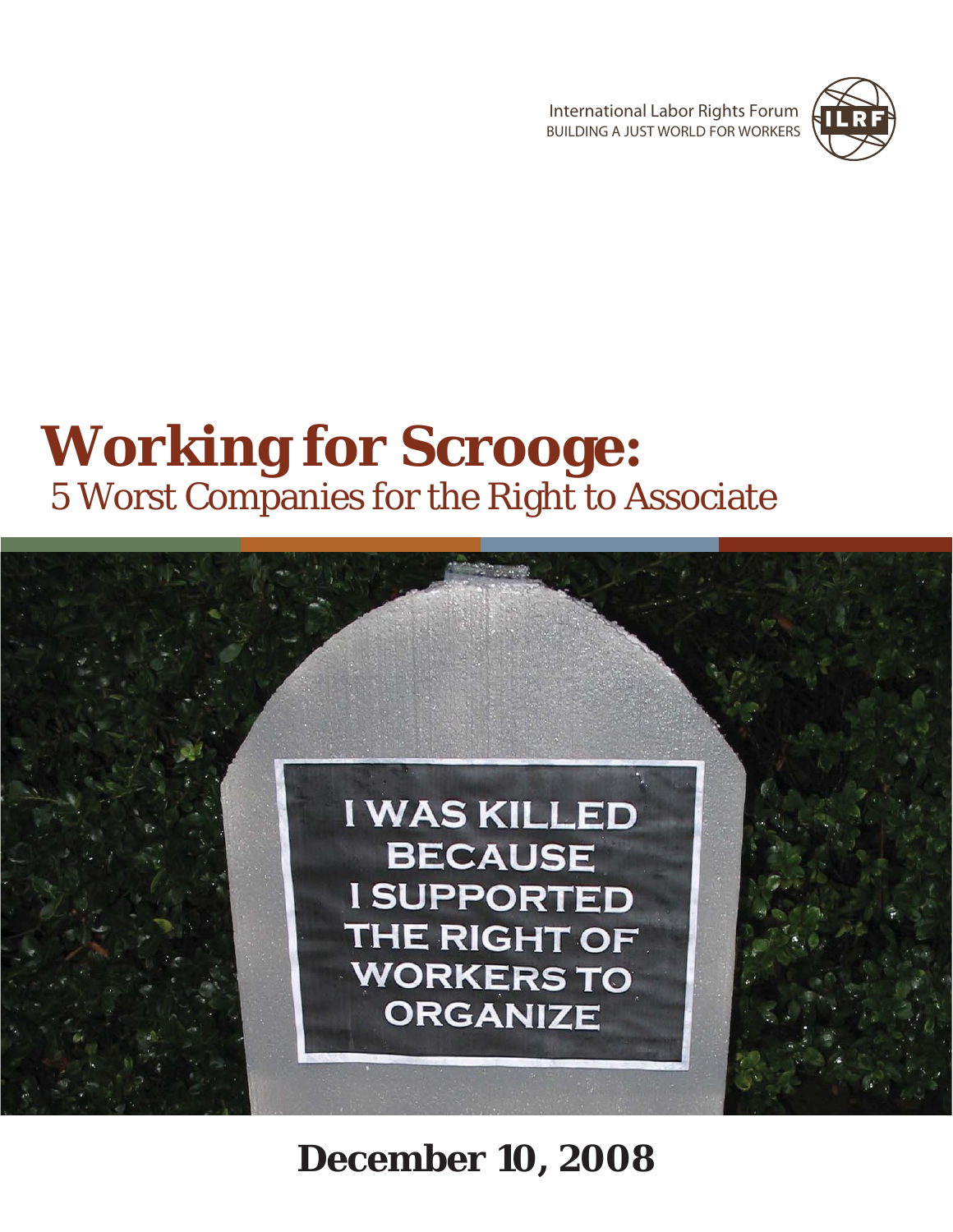## **Table of Contents**

| Introduction                |              |
|-----------------------------|--------------|
| Nestlé                      | 3            |
| Dole Food Company           | $\mathsf{S}$ |
| Del Monte                   | 7            |
| <b>Russell Corporation</b>  | $\mathbf Q$  |
| Wal-Mart                    | 11           |
| <b>Endnotes and Credits</b> | 13           |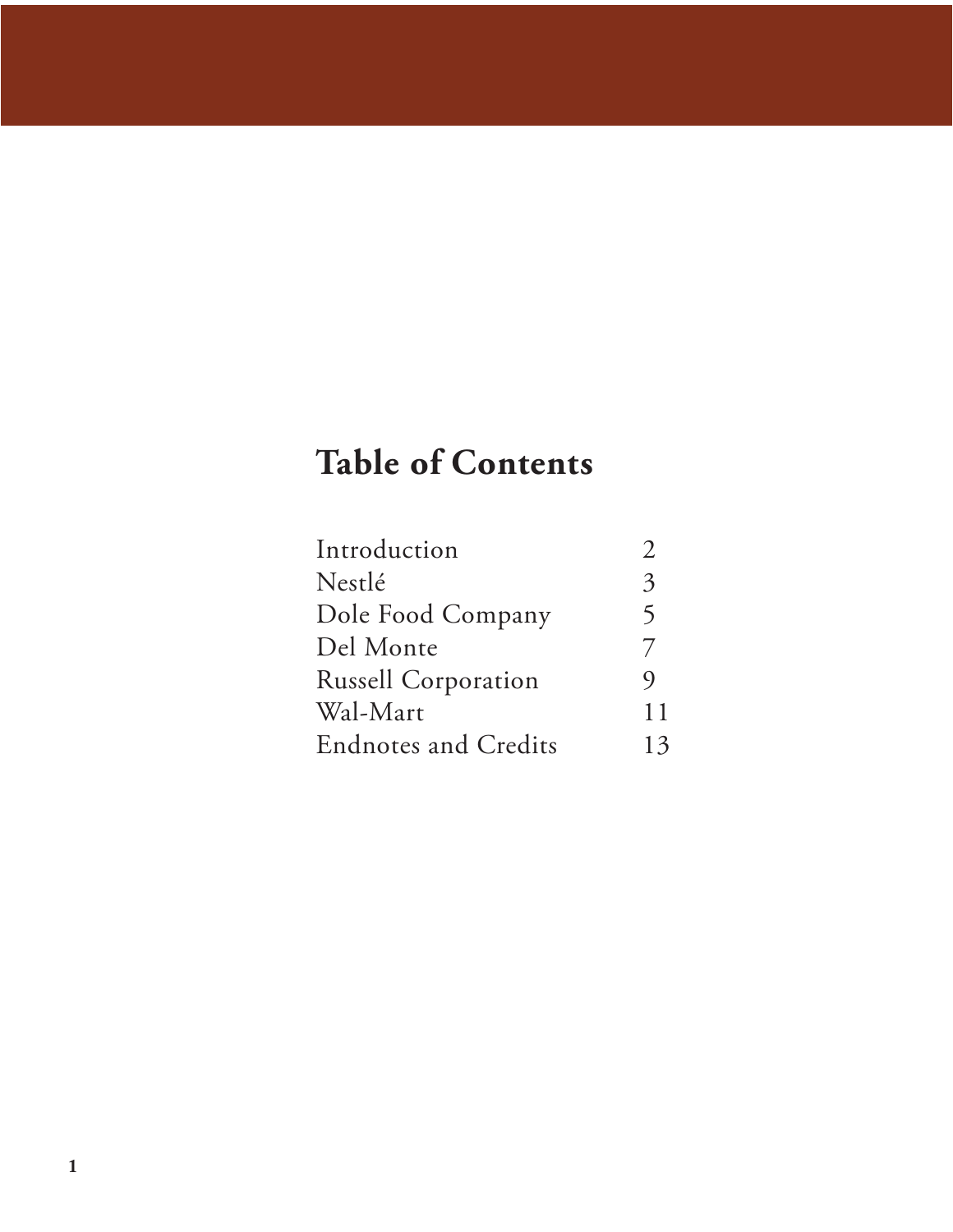### **Introduction**

*" Everyone has the right to form and to join trade unions for the protection of his interests."* -Universal Declaration of Human Rights, Article 23, Section 4

Sixty years ago today, the United Nations adopted the Universal Declaration of Human Rights. In addition the affirming a range of universal rights for workers, the Declaration recognizes the right of workers to form and join trade unions. As people around the world celebrate International Human Rights Day, workers continue to see their right to organize denied. Intimidation, mistreatment and violence against trade unionists continue to be common tactics of major multinational corporations, who protect their profits at the expense of workers' fundamental human rights. From spreading anti-union propaganda among workers, to firing labor rights advocates and hiring strike-breakers, to using threats or actual violence, companies around the world use a range of tactics to deny workers their right to a union. In fact, in its recently released survey of violations of trade union rights, the International Trade Union Confederation reports at least 91 unionists were killed globally as a result of their organizing efforts in 2007.<sup>1</sup>

Working to protect the rights of trade unions, the International Labor Rights Forum's "Working for Scrooge" highlights corporations known for violating workers' freedom of association and right to organize. Selected on the basis of their ties to violence against trade unions and suppression of the universal right to organize, this year's top offenders include:

- **Nestlé**
- **Dole**
- **Del Monte**
- **Russell/Fruit of the Loom**
- **Wal-Mart**

Find out why they made the list and help to protect workers' rights worldwide!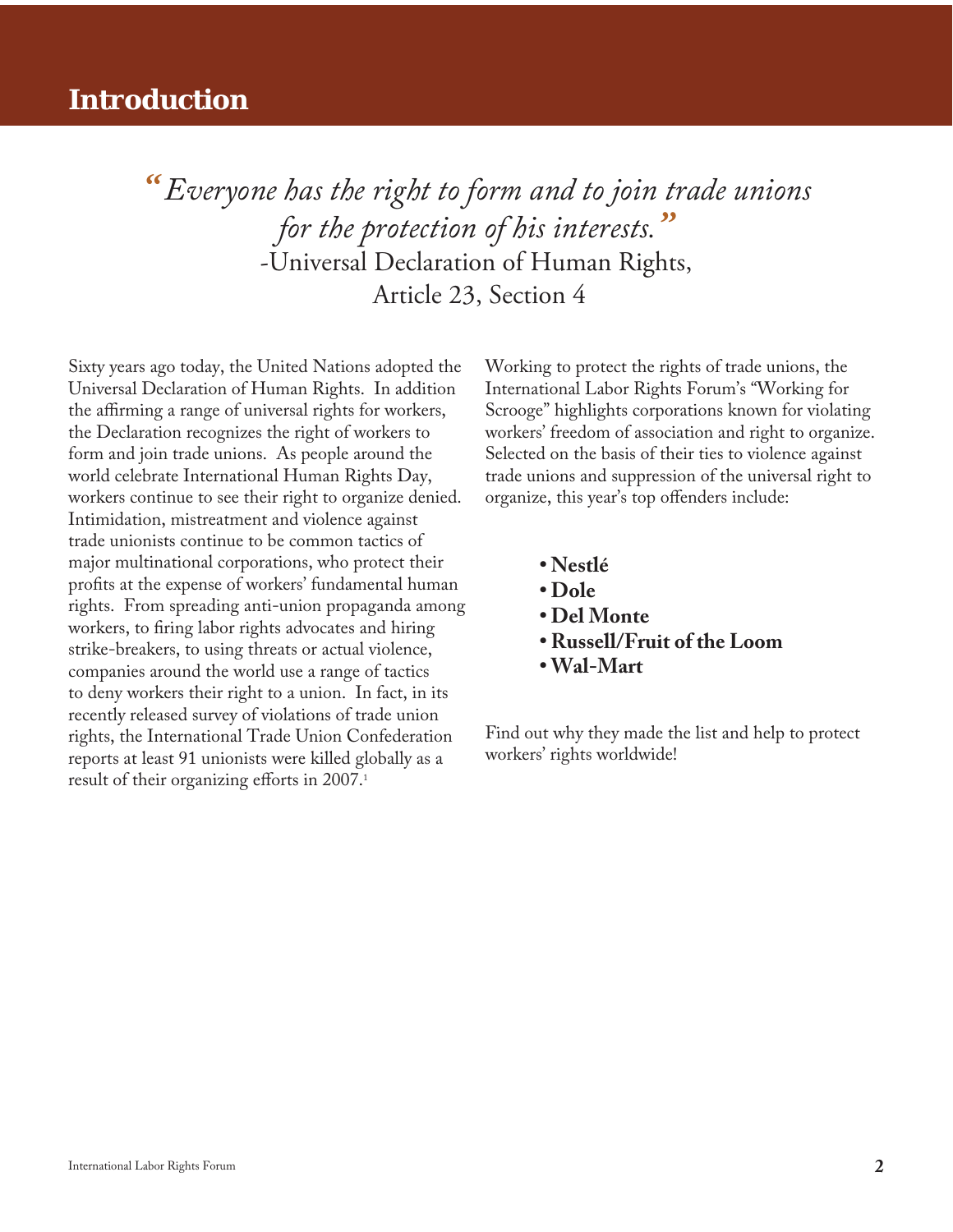## **Nestlé**





CEO Brad Alford Nestlé USA 800 North Brand Blvd. Glendale, CA 91203 www.nestleusa.com

#### **Background**

A household name for many US consumers, Nestlé's promise of "good food good life" hides a dark history of human rights violations and worker abuses. For years, the corporation has been accused of ties to violence against trade unions and harsh repression of freedom of association. The International Union of Food, Agricultural, Hotel, Restaurant, Catering, Tobacco and Allied Workers' Associations (IUF) reports that 14% of all complaints from their unions in Latin America are related to Nestlé.<sup>2</sup> A long list of trade unionists' deaths marks the multinational giant's impact in countries including Colombia and the Philippines.

#### **Violations**

#### **PHILIPPINES**

As recently as 2005, trade union leader Diasdado "Ka Fort" Fortuna was shot down by unidentified gunmen on his way home from a picket line at the Nestlé Cabuyao factory.3 He became president of the factory's union when his predecessor was similarly assassinated by suspected paramilitaries. At the time of the murder, Fortuna's union was on strike and preparing for a large march scheduled for the next month. In 2002, Nestle workers who were sleeping on the same picket line were beaten by police officers in front of the factory.4 Fortuna's house was under surveillance by unidentified individuals for months. Fortuna's wife, who is left to raise their three children, claims that "[Her] husband has no other

enemy except Nestlé management."<sup>5</sup> The Armed Forces of the Philippines (AFP) and the Philippine National Policy (PNP) who have both been accused of targeting human rights advocates for attacks, both have permanent barracks within the Nestlé Cabuyao factory compound.

In 2008, Remegio Saladero, a lawyer for the public interest law firm Pro-Labor Legal Assistance Center (PLACE) which represents Nestlé workers among other labor rights advocates, disappeared. It was later discovered that he was being held on trumped up charges. PLACE and Nestlé union leaders have also reported being under surveillance.<sup>6</sup>

Nestlé workers in Laguna were forcibly dispersed by security guards while protesting in April of 2007.7 It is a common practice for Nestlé workers in the Philippines who are active in unions to be laid off and replaced by non-regular contractual workers who are prohibited from joining unions.<sup>8</sup>

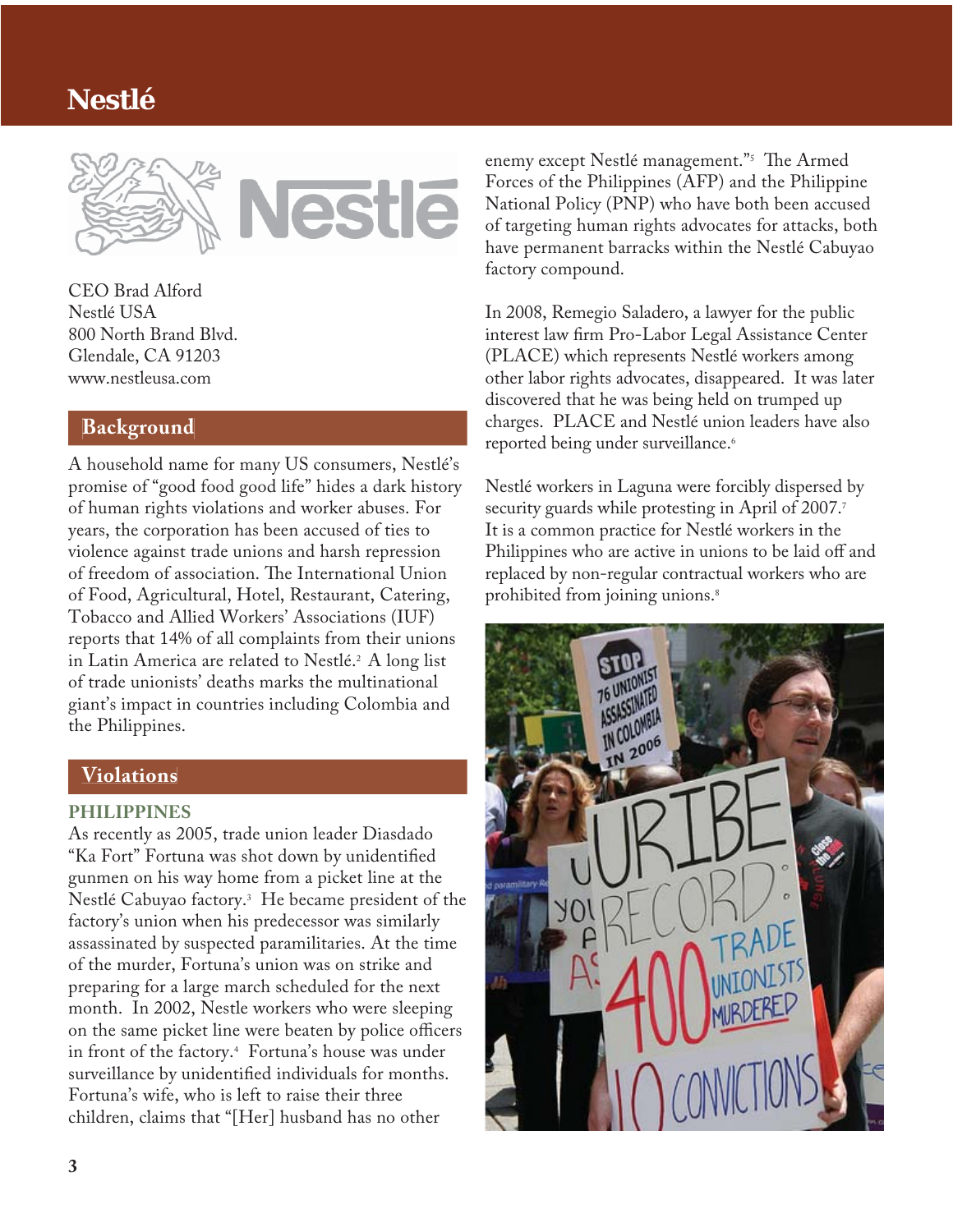#### **COLOMBIA**

Sindicato Nacional de Trabajadores de la Industria de Alimentos (SINALTRAINAL) member José Jesús Marín Vargas was murdered on November 22, 2007. He worked at a factory owned by a branch of Nestlé and was killed on his way home from work.

In September 2005, SINALTRAINAL leader Luciano Enrique Romero Molina was stabbed 40 times and died. Molina had worked for Nestlé, but was fired when he helped lead a strike to improve working conditions. During the strikes, workers reported an increase in death threats from paramilitary groups.9

#### **PERU**

David Rázuri Olano, a leader of the Sindicato Unico de Trabajadores, was fired on June 14, 2007 after publicly criticizing Nestlé for failing to meet commitments in the collective bargaining agreement signed with the union.<sup>10</sup>

#### **OTHER**

Workers at a Nestlé factory in Russia were cut off from the company's e-mail system when they informed union members about an upcoming information picket about wage negotiations with the company. Managers also threatened to transfer or dismiss union members, close down organized departments of the factory and even tried to make workers take a survey of their political beliefs as a form of intimidation. The company's actions led the IUF to file a complaint with the OECD in February  $2008.<sup>11</sup>$  The workers eventually won an improved contract in June 2008.

In Pakistan, it took numerous court orders for Nestlé to validate union elections and reinstate the union leader of Nestlé Milkpak, Mohammed Hussein Bhatti, who had been dismissed after being democratically elected union as the union president.<sup>12</sup>

#### **TAKE ACTION!**

 • Contact Nestlé to demand that they ensure fair working conditions and respect labor rights throughout all of their suppliers.

#### *For more information:*

- Visit the Nestlé Watch website (operated by the IUF): http://www.iuf.org/cms/
- Visit the Nestlé Critics website: http://www.nestlecritics.org/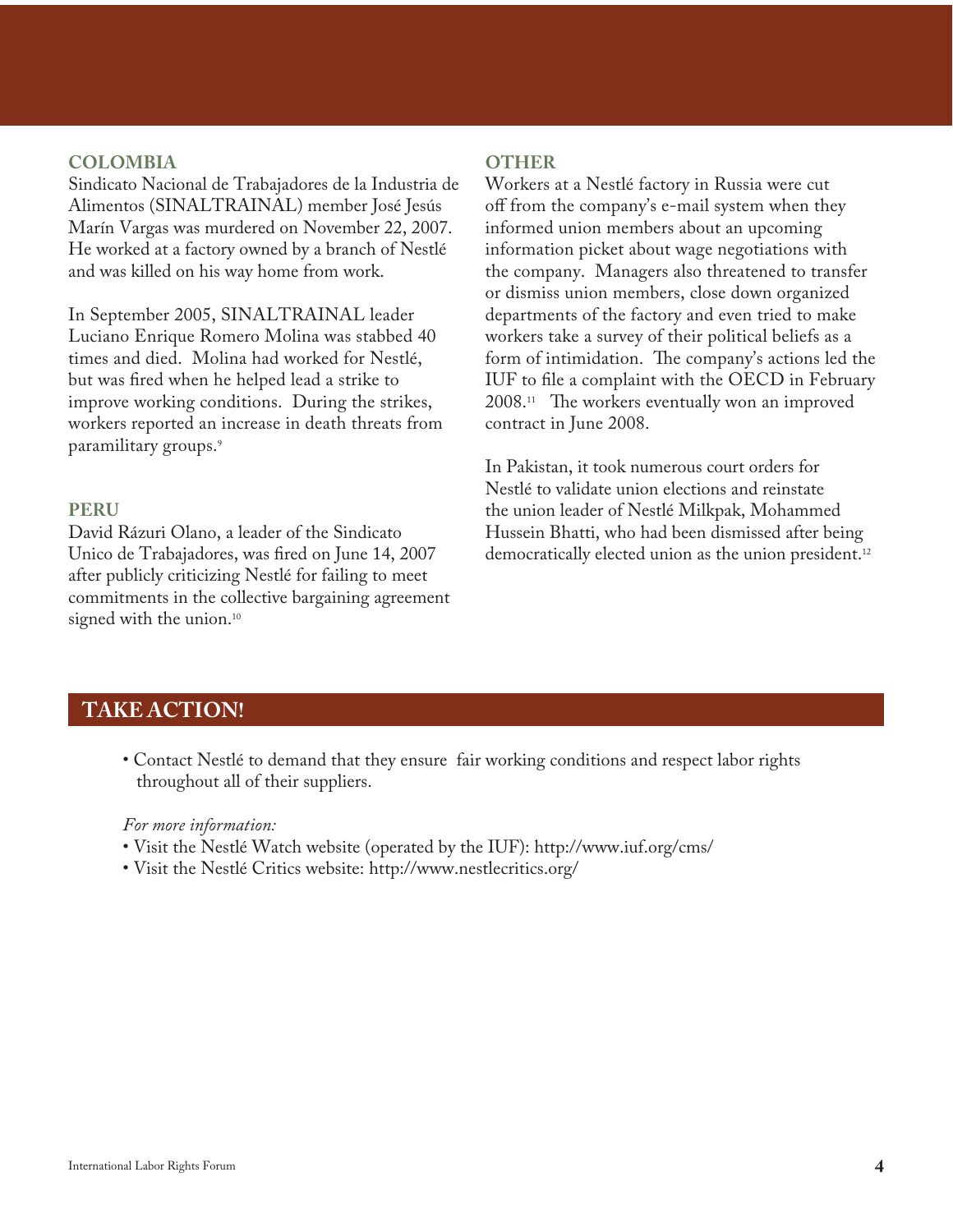## **Dole Food Company**



CEO David H. Murdock P.O. Box 5132 Westlake Village, CA 91359-5132 www.dole.com

#### **Background**

As the world's largest producer and marketer of fresh fruit,<sup>13</sup> Dole operates in over 90 countries and manages some 45,000 employees. The company's most expansive project is in pineapple production, which spans from Ecuador to the Philippines. Unfortunately, it is no coincidence that only 2% of pineapple workers are unionized. Due to threats against trade unionists and the mistreatment of workers seeking to organize, Dole has the fewest trade unions in Latin America.<sup>14</sup> The company has been accused of ties with military violence against trade unionists, with instances of killings and disappearances of union leaders.

#### **Violations**

#### **PHILIPPINES**

Dole's labor rights abuses are especially prevalent in the Philippines, where trade unions are labeled as "enemies of the state." Allegations against Dole in the Philippines include systematic harassment of trade unionists as well as false arrests of union leaders. In one case, Dole Philippines unjustly charged a union leader with libel for comments he made at a union rally about Dole's pollution.<sup>15</sup> This occurred during contract negotiations in 2006 as a tactic to weaken the union's position at the bargaining table. Not only was he arrested and held by the police for eight hours, but he has continued to be threatened by management years later. The democratically elected trade union representing Dole workers have also alleged that workers have been fired or suspended in retaliation for their union activity.16

Recently, Dole and the Armed Forced of the Philippines have collaborated on anti-union propaganda programs at the same Dole Polomolok Cannery. Innocent members of the union were forced to attend "symposiums" during work where every member was accused of being part of the New People's Army, targeted as a terrorist organization by the Filipino government, because of their union affiliation.<sup>17</sup> These intimidation tactics are a clear violation of freedom of association and an effort to weaken the democratically, independent union.

In most cases, Dole avoids compliance with labor rights standards altogether by hiring contracted labor. Contract workers are not allowed the right to organize and consequently have lower wages, job-insecurity and no social benefits.<sup>18</sup> Since about 77% of the company's workforce is some form of contract or outsourced labor, Dole is able to evade its duties to protect the majority of its workforce.<sup>19</sup> Even though Dole is required by Filipino law to regularize contracted workers after six months, the company avoids this responsibility as well. In most circumstances, contracted workers remain stuck in this unjust arrangement for years.

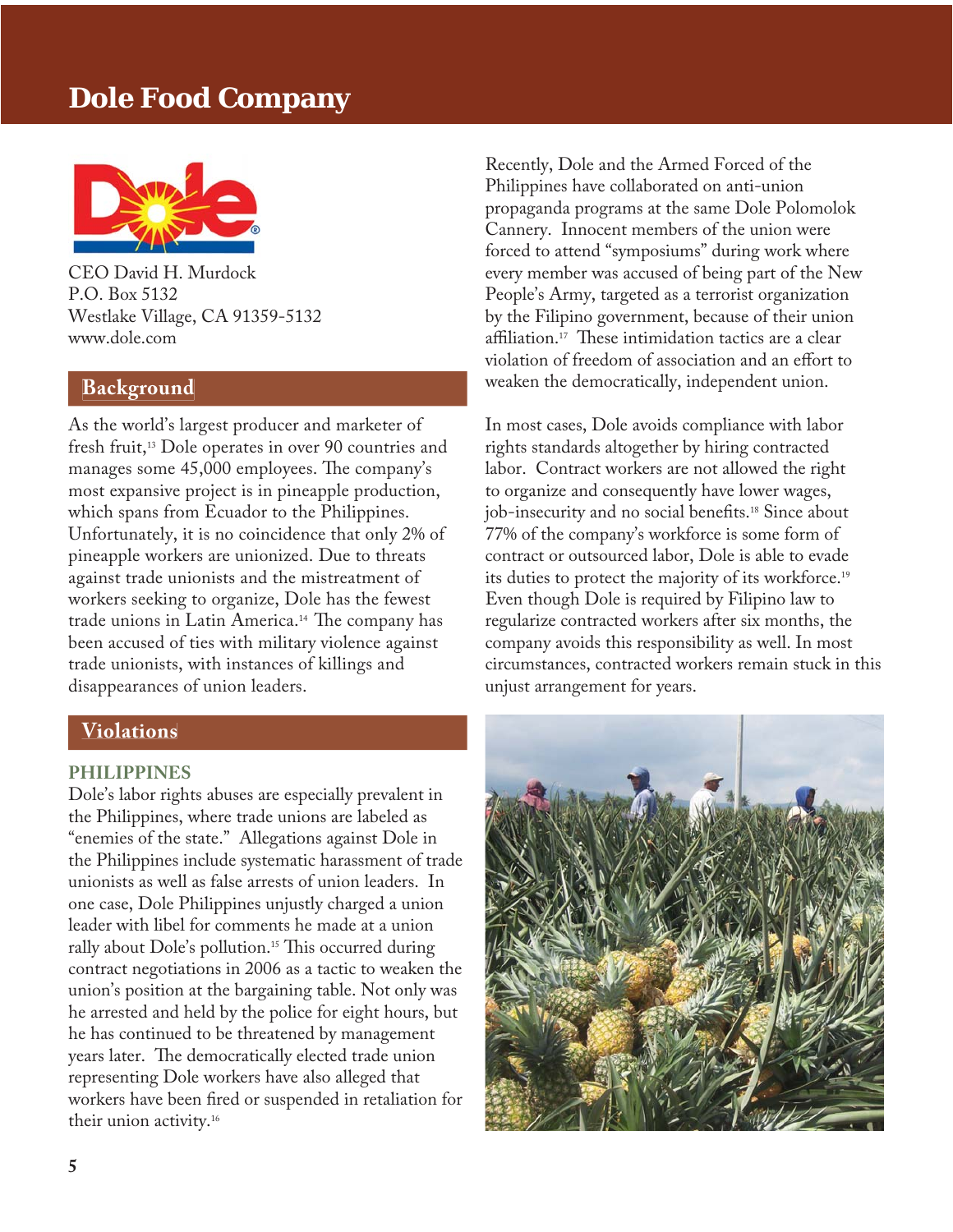#### **COSTA RICA**

For the small percentage of workers with union membership, mistreatment and harassment is common. In May of last year, workers at Piña Frut, S.A. in Costa Rica, a major supplier to Dole, were laid off with the promise that they would be re-hired with increased benefits. However, following this massive layoff, union members were not allowed to be re-hired unless they dropped their union membership. While some union members were forced from their homes on company property, others were only rehired as temporary workers – taking away their ability to join a union.

#### **COLOMBIA**

The Sintrasplendor union, an affiliate of Untraflores, was formed by workers at one of Dole's plantations, Splendor Flowers, in November 2004. Despite Dole's vigorous anti-union campaign, the union received its legal registration in March 2005, becoming the first democratic union to receive legal recognition on a Dole flower plantation in Colombia. However, in October 2006, Dole announced that it would close the larger farm (El Corzo) at Splendor Flowers, where union representation was strongest. In May 2007, at the insistence of the Ministry of Social Protection, Dole began collective bargaining negotiations with the workers at the smaller farm at Splendor Flowers (El Rosal). Despite Dole's resistance, the union signed a new contract with the company with significant improvements in June 2008. It is yet to be seen whether Dole will fairly enforce these gains and allow workers in other facilities to freely organize.

#### **TAKE ACTION!**

 • Contact Dole, to demand that they ensure fair working conditions and respect labor rights throughout all of their suppliers.

#### *For more information:*

• See ILRF's report "The Sour Taste of Pineapples" here: http://www.laborrights.org/creating-a-sweatfree-world/resources/1758 • See the report "Dole: Behind the Smokescreen": http://www.iufdocuments.org/www/documents/DoleReport-e.pdf • Banana Link: www.bananalink.org.uk • US Labor Education in the Americas Project (USLEAP): www.usleap.org • ILRF Fairness in Flowers Campaign:

http://www.laborrights.org/creating-a-sweatfree-world/fairness-in-flowers-0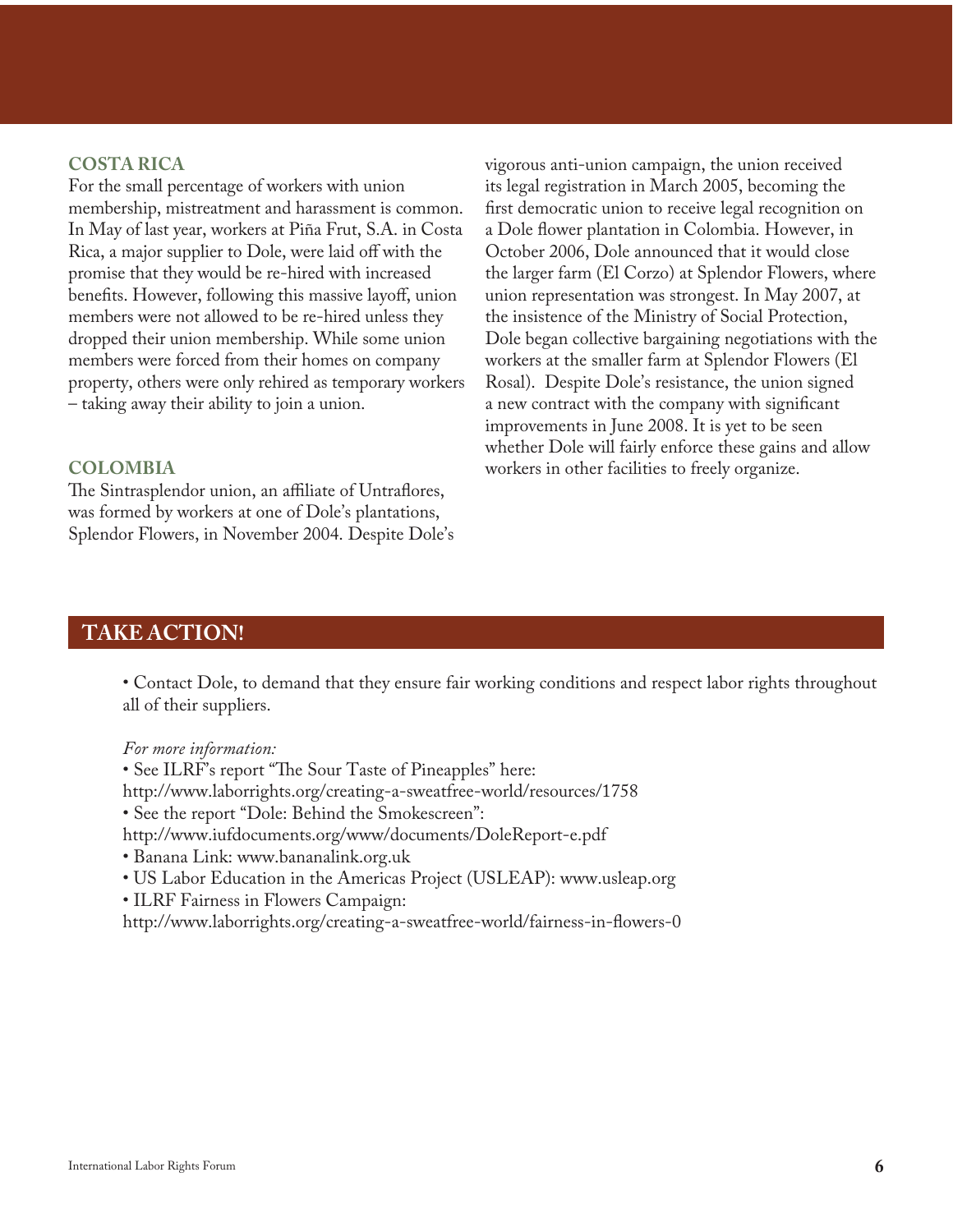## **Del Monte**



CEO Richard G. Wolford Del Monte Foods The Landmark @ One Market P.O. Box 193575 San Francisco, CA 94119 www.delmonte.com

CEO Mohammad Abu-Ghazaleh Del Monte Fresh Produce Company P.O. Box 149222 Coral Gables, FL 33114 USA www.freshdelmonte.com

#### **Background**

A second offender in the production of fruit is Del Monte. Currently the world's third largest producer of bananas, the corporation has operations spread across Latin America. Similar to Dole, a primary competitor, Del Monte has been tied to a number of atrocities committed against its employees. Along with illegal firings and wrongful plantation closures, violence and intimidation have become frequent tactics to scare off unions.

#### **Violations**

#### **GUATEMALA**

Attacks on banana workers in Guatemala have contributed to making the country one of the most dangerous places in the world for union organizing. On September 23, 2007, SITRABI union leader Marco Tulio Ramírez Portela was assassinated by masked gunmen.20 He was a prominent union member of the Bandegua banana plantation, a subsidiary of Del Monte Produce. Ramírez's brother, Noé Antonio Ramírez Portela, was the union's General Secretary and was harassed and put under surveillance following Marco's murder. Several months before Marco's

murder, soldiers from the Guatemalan army entered the union office and demanded a list of the names of union leaders<sup>21</sup>

The violent attacks on SITRABI members have continued including the murder of Carlos Enrique Cruz Hernandez on April 29, 2008. Cruz Hernandez was also employed by the Del Monte subsidiary in Guatemala and a union member. Just days before Cruz Hernandez's murder, Guatemalan labor advocates met with the Minister of the Interior regarding death threats made against another union member.22 SITRABI members have also reported that people on motorbikes fire weapons while riding throughout the banana plantations owned by the Del Monte subsidiary which contributes to an atmosphere of intimidation and fear.23

#### **PHILIPPINES**

Del Monte employs similar tactics to Dole on its pineapple plantations in the Philippines. Del Monte worked with a famers' cooperative called CIARBA, but never signed a written contract with the cooperative. The company reneged on its promise to hire cooperatives members as workers by only hiring one member as a permanent worker.

Human Rights Watch has noted similar anti-union activities on banana plantations in Ecuador producing for Del Monte.24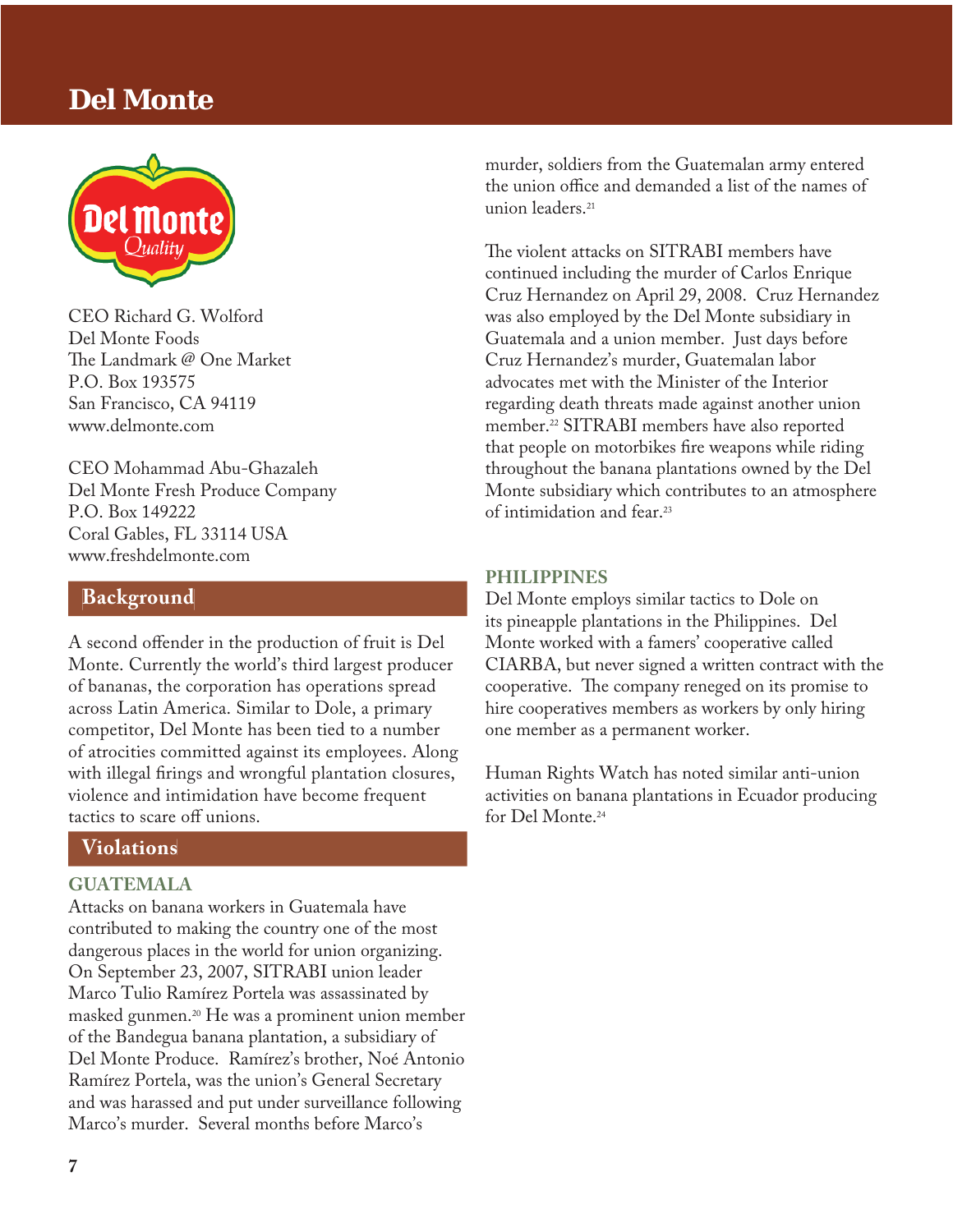

### **TAKE ACTION!**

 • Contact Del Monte, to demand that they ensure fair working conditions and respect labor rights throughout all of their suppliers.

 *For more information:*

• See ILRF's report "The Sour Taste of Pineapples" here:

http://www.laborrights.org/creating-a-sweatfree-world/resources/1758

 • For information on worker rights in Latin America, please visit USLEAP (www.usleap.org) and STITCH (http://stitchonline.org)

 • Send an e-mail calling for the end of impunity for violence against trade unionists in Guatemala here: http://salsa.democracyinaction.org/o/1618/t/2586/campaign.jsp?campaign\_KEY=25169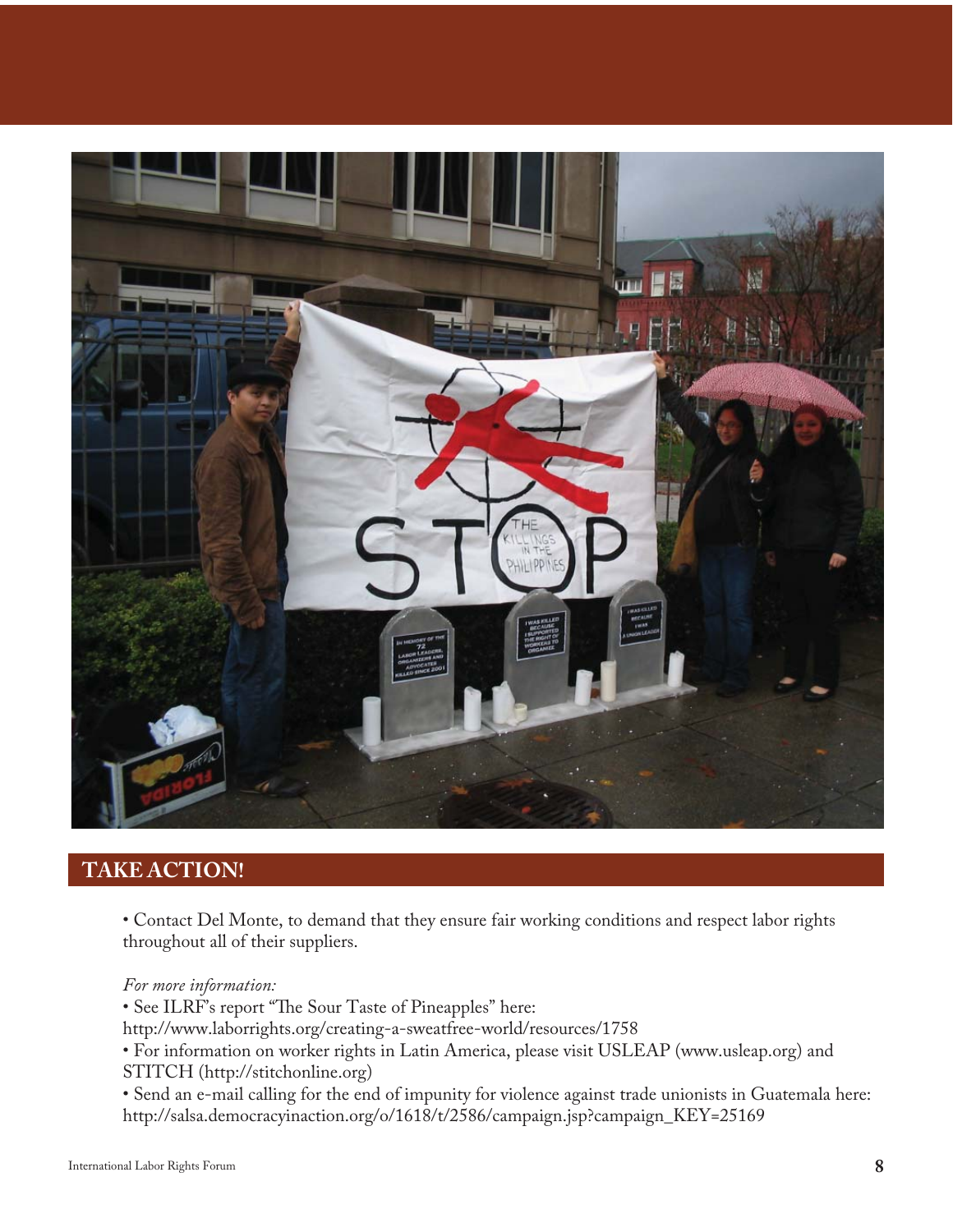## **Russell Corporation**



CEO John F. Ward 3330 Cumberland Blvd. Suite 800 Atlanta, GA 30339 www.russellcorp.com

Russell Corporation is an apparel company based in Atlanta that is a subsidiary of Fruit of the Loom, Inc. Many labor rights abuses have been reported at a factory owned and operated by Russell in Honduras for the manufacture of collegiate licensed apparel.

#### **Violations**

#### **HONDURAS**

The Jerzees de Honduras factory, which supplies to Russell Corporation, has recently been under attack for its rejection of freedom of association. In addition to numerous layoffs of union members, workers have reported anti-union threats from supervisors and management. Just last month, after the company reached an impasse in negotiations with the union, Russell announced that it would be closing the factory. Although management claims that the factory is being closed due to economic reasons, workers say otherwise. The possibility of a collective agreement was especially significant in that it was the first opportunity for some sort of negotiation with union members. Extensive research by the Worker Rights Consortium (WRC) provides evidence that the plant's closure was in retaliation for recent union activities. In fact, the WRC reported some 70 instances of threats to workers, from the time of associational activities (March 2007) up until the announcement of a closure. One worker claimed that a supervisor had warned, "This factory is going to close because of the union...The workers wilstarve because they got involved with the union."25

Additionally, Russell/ Fruit of the Loom may be using forced child labor to harvest cotton used in its T-shirts. Unlike other major brands and retailers, Russell has not publicly made a commitment to stop sourcing cotton harvested by exploited children in Uzbekistan. Uzbekistan is one of the world's top producers of cotton. The cotton sector in Uzbekistan is characterized by the widespread use of forced child labor and no union presence, or any other democratic representation for cotton producers.<sup>26</sup> Russell Athletic has been identified as a **Background Background brand purchasing Uzbek cotton.** 

#### **TAKE ACTION!**

• Contact Russell and tell them to implement the recommendations from the WRC report.

• Tell Russell/Fruit of the Loom to stop using cotton picked by forced child labor in Uzbekistan.

#### *For more information:*

• Check Out the Worker Rights Consortium report on Russell's Honduras Facility: http:// www.workersrights.org/freports/Jerzees%20de%20 Honduras%2011-07-08.pdf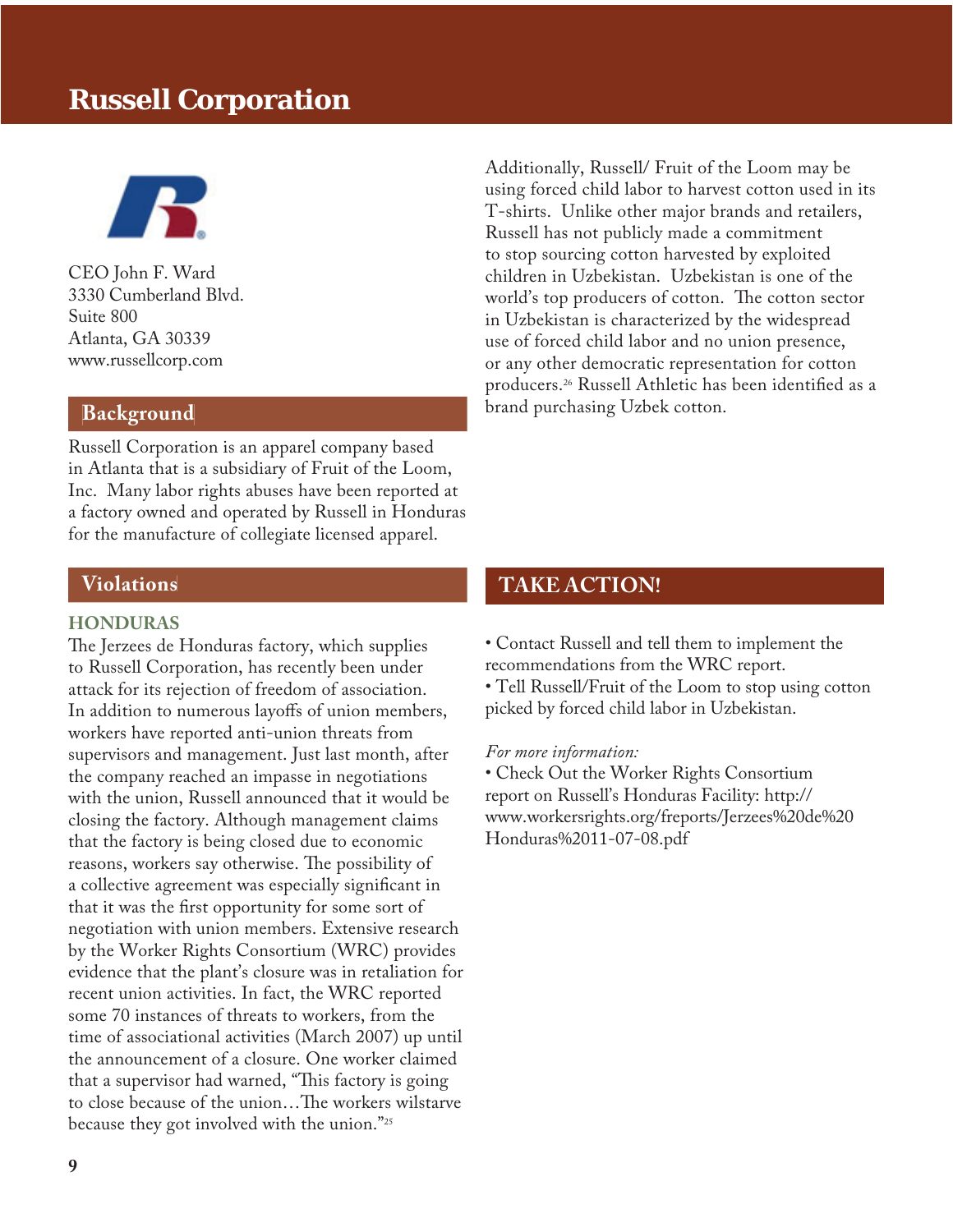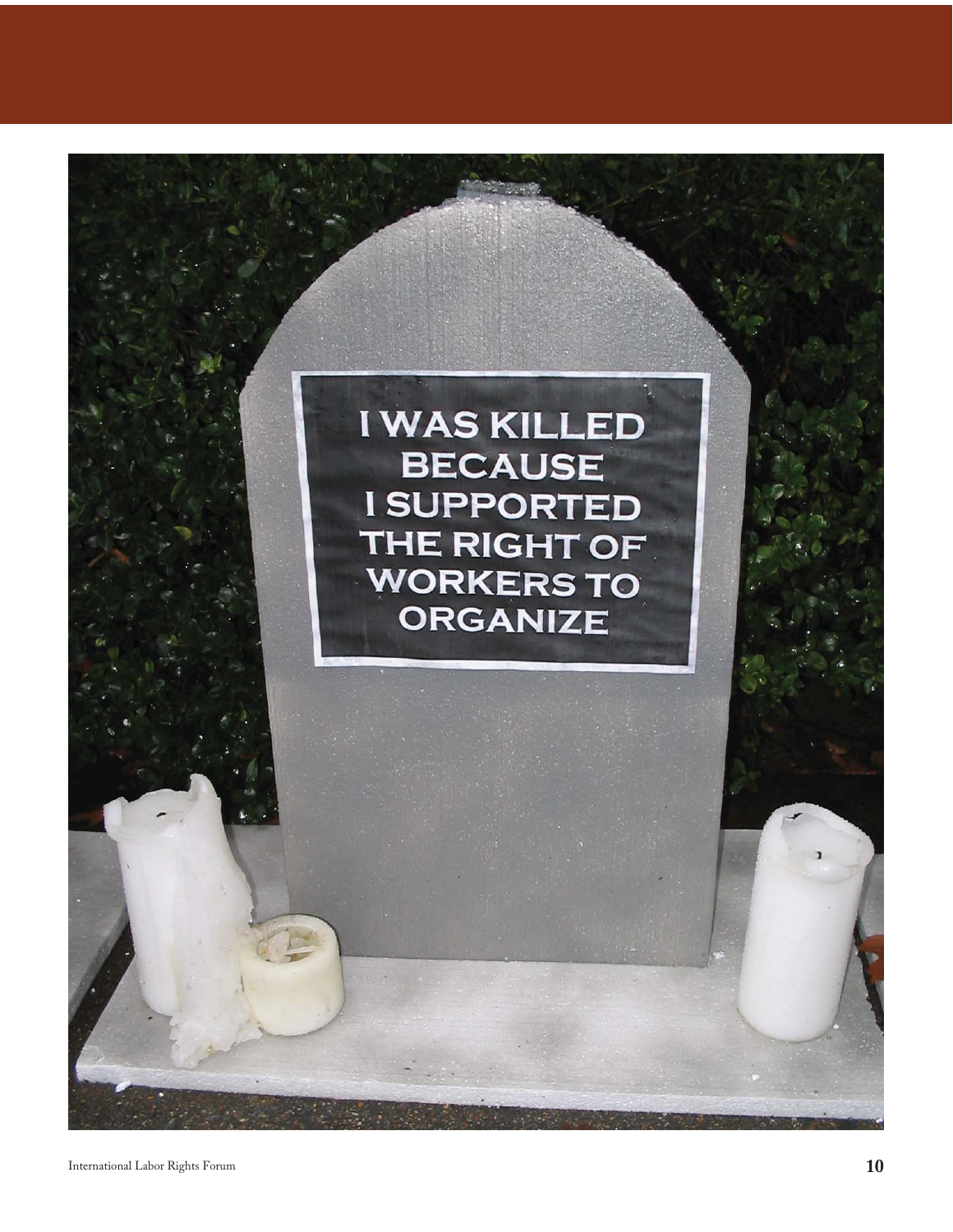## **Wal-Mart**

# **WAL\*MART**

CEO H. Lee Scott, Jr. 702 S.W. Eighth St. Bentonville, Arkansas 72716 www.walmartstores.com

#### **Background**

Once again, Wal-Mart is under the spotlight for the mistreatment and exploitation of its workers. Despite being the largest retailer in the world and ranked #1 of Fortune 500, Wal-Mart still fails to guarantee its employees freedom of association. In the US alone, Wal-Mart employs over 1.3 million people, in addition to 4,000 stores abroad. As the world's largest retail company, Wal-Mart has enormous power of the many corporations who supply to Wal-Mart. Wal-Mart is a major buyer of products from all the other companies on this list, and has significant influence over the internal practices of Dole, Russell and Del Monte. The company's demand for goods at extremely low prices contributes to a downward pressure on wages and labor rights protections by all these companies.<sup>27</sup> Additionally, ILRF has analyzed Wal-Mart's Ethical Standards Program and determined that they have not funded their auditing system or conduct oversight in a manner that actually assures that workers' right to organize and freedom of association are respected.28

#### **Violations**

#### **UNITED STATES**

Throughout the US, Wal-Mart uses a range of antiunion tools to prevent retail workers from organizing. As a Human Rights Watch report stated, "Using anti-union tactics that largely comply with US law, Wal-Mart begins creating a hostile environment for labor organizing often from the moment workers and managers are hired."<sup>29</sup> The minute a Wal-Mart manager suspects organizing activity, they must call

the company's Union Hotline which triggers a range of responses from the global headquarters to quash union activity. The National Labor Relations Board (NLRB) issued at least 94 complaints against Wal-Mart between 1998 and 2003 including 41 charges of illegal firing employees for union activity and 59 charges of spying on workers.<sup>30</sup> The only successful case of union formation at a Wal-Mart store in the US was when meat cutters at a Jacksonville, Texas store unionized in February 2000, but the company responded by shutting down that department not only in its Jacksonville store but in every store across the US. Closing stores during organizing campaigns or contract negotiations is a common tactic used by Wal-Mart and creates an atmosphere of fear and intimidation for workers considering forming unions in other store locations.31 Wal-Mart has also been accused of funding lobbying efforts to oppose policy proposals that would assist workers in protecting their freedom of association.32

#### **CANADA**

Similar to the case in Texas, Wal-Mart was accused on doing the same thing in Jonquiere, Quebec, Canada when it closed a store just as binding arbitration was set to begin with the union representing the store's employees, UFCW Canada Local 1400.33 In late October 2008, the Saskatchewan Labour Relations Board ruled against Wal-Mart's motion to dismiss charges by Local 1400 that the store closing intimidated Wal-Mart workers in Saskatchewan and across Canada.34 Charges that Wal-Mart violated the Charter rights of the employees at the Jonquiere store will be heard before the Supreme Court of Canada in January 2009. Also in October 2008, Wal-Mart closed down the tire and lube center of its store in Gatineau, Quebec. The store was kept open while only the tire center was closed shortly after an arbitrator had imposed a labor contract on behalf of the workers who were UFCW members.35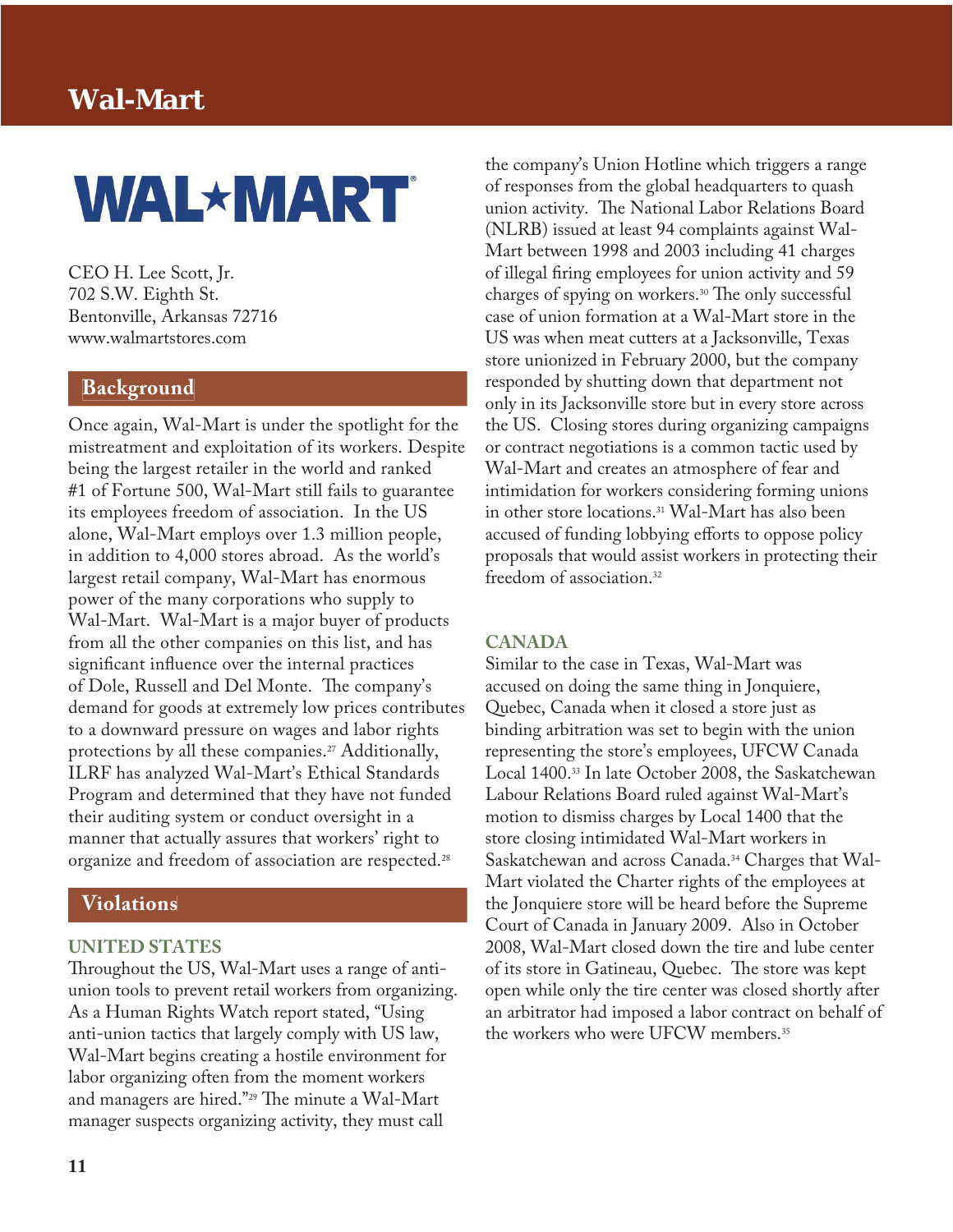#### **OTHER COUNTRIES**

Similar to its actions in the United States and Canada, ILRF has tracked cases of factories producing for Wal-Mart in the Philippines<sup>36</sup> and other countries. Wal-Mart failed to take action to implement their code of conduct as workers in factories producing for them faced repression for their organizing efforts in the Dominican Republic<sup>37</sup> and Cambodia.<sup>38</sup> While Wal-Mart has finally agreed to the All China Federation of Trade Unions (ACFTU) organizing in their stores in China, the company has, in many instances, insisted on a single, model collective contract with no room for bargaining. At least one Wal-Mart union leader has resigned in frustration.<sup>39</sup>



#### **TAKE ACTION!**

 • Send this message to CEO Lee Scott, and demand better conditions for Wal-Mart employees! http://www.unionvoice.org/campaign/WalMartsweatshops

#### *For more information:*

• Visit ILRF's Wal-Mart page here:

http://www.laborrights.org/creating-a-sweatfree-world/wal-mart-campaign

- Wal-Mart Watch: http://walmartwatch.com/
- Worker Rights Consortium: http://www.workersrights.org
- UFCW Canada: http://www.ufcw.ca/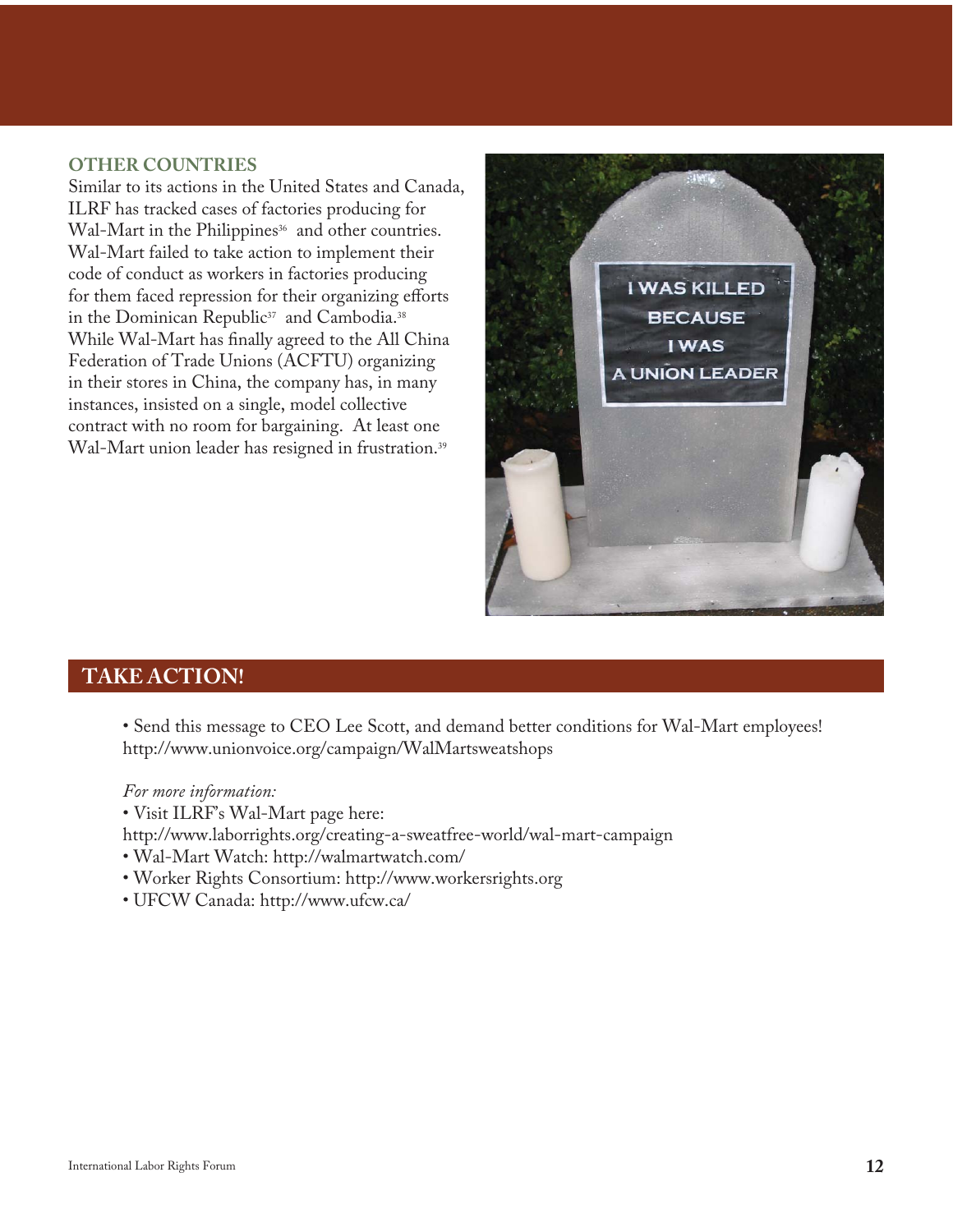## **Endnotes and Credits**

<sup>1</sup> http://survey08.ituc-csi.org/survey.php?IDContinent=0&Lang=EN

2 "Open Letter to Mr. Peter Brabeck-Letmathe on the Occasion of the ILO MultiForum." ITUC. November 2007. http://www.iufdocuments.org/www/documents/ Brabeck%20Open%20Letter-e.pdf

<sup>3</sup> "Request for Review of the GSP Status of the Republic of the Philippines for Violations of Worker Rights." ILRF. June 2007. http://www.laborrights.org/files/ GSPPhilippines.pdf

<sup>4</sup> "Request for Review of the GSP Status of the Republic of the Philippines for Violations of Worker Rights." ILRF. June 2007. http://www.laborrights.org/fi les/ GSPPhilippines.pdf

5 "Nestle Union Leader Murdered." Europe Solidaire sans Frontieres. September 23, 2005

http://www.europe-solidaire.org/spip.php?article757

<sup>6</sup> "Request for Review of the GSP Status of the Republic of the Philippines for Violations of Worker Rights." ILRF. June 2007. http://www.laborrights.org/files/ GSPPhilippines.pdf

7 "Annual Survey of Violations of Trade Union Rights: Philippines." ITUC. http://survey08.ituc-csi.org/survey.php?IDContinent=3&IDCountry=PHL&Lang=EN

<sup>8</sup> "Request for Review of the GSP Status of the Republic of the Philippines for Violations of Worker Rights." ILRF. June 2007. http://www.laborrights.org/files/ GSPPhilippines.pdf

9 "Trade Unionists Under Attack in Colombia." Amnesty International. October 2007. http://www.amnesty.org/fr/library/asset/AMR23/029/2007/fr/dom-AMR230292007en.html

10 "Annual Survey of Violations of Trade Union Rights: Peru." ITUC. http://survey08.ituc-csi.org/survey.php?IDContinent=2&IDCountry=PER&Lang=EN

11 "Concerns: OECD Guidelines for Multinational Enterprises." IUF. February 2008. http://www.iufdocuments.org/www/documents/OECD%20Nestle%20Russia.pdf <sup>12</sup> "Nestlé Union in Pakistan wins crucial legal victory against corporate intimidation." IUF. August 2007. http://www.iuf.org/cgi-bin/dbman/db.cgi?db=default&ww=1& uid=default&ID=4476&view\_records=1&en=1

13 http://www.dole.com/CompanyInfo/AllAboutDole/pdfs/fresh-fruit.pdf

<sup>14</sup> "Dole-Trade Union Freedom is a Right," Peuples Solidaires. November 14, 2006. http://www.peuples-solidaires.org/article\_print.php3?id\_article=757

<sup>15</sup> See ILRF Post-hearing Brief re. Dole Foods Petition. http://www.laborrights.org/files/ILRFPostHearingBriefReDole.pdf

<sup>16</sup> "The Sour Taste of Pineapples." International Labor Rights Forum. October 2008. http://www.laborrights.org/files/ILRF\_pineapplereport.pdf

<sup>17</sup> See ILRF Post-hearing Brief re. Dole Foods Petition. http://www.laborrights.org/files/ILRFPostHearingBriefReDole.pdf

<sup>18</sup> "The Sour Taste of Pineapples." International Labor Rights Forum. October 2008. http://www.laborrights.org/files/ILRF\_pineapplereport.pdf

<sup>19</sup> "The Sour Taste of Pineapples." International Labor Rights Forum. October 2008. http://www.laborrights.org/files/ILRF\_pineapplereport.pdf

20 "Guatemala: Banana Workers Union Leader Assassinated." Upside Down World. October 24, 2007 http://upsidedownworld.org/main/content/view/971/33/

<sup>21</sup> "Guatemala: Trade Unions at the heart of the fight against impunity." ITUC. March 2008. http://www.ituc-csi.org/IMG/pdf/VS\_Guatemala\_EN.pdf

22 "Guatemala: SITRABI targeted." ITUC. April 2008. http://www.ituc-csi.org/spip.php?article2078&var\_recherche=del%20monte

<sup>23</sup> "Annual Survey of Violations of Trade Union Rights: Guatemala." ITUC. http://survey08.ituc-csi.org/survey.php?IDContinent=2&IDCountry=GTM&Lang=EN

24 "Ecuador: Widespread Labor Abuse on Banana Plantations." Human Rights Watch. April 2002. http://www.hrw.org/en/news/2002/04/24/ecuador-widespread-laborabuse-banana-plantations

25 "WRC Assessment: Jerzees De Honduras (Russell Corporation)." WRC. November 2008. http://www.workersrights.org/freports/Jerzees%20de%20Honduras%2011- 07-08.pdf

26 For more information on Uzbekistan's cotton industry, please visit: http://www.laborrights.org/stop-child-labor/cotton-campaign

27 More information on this phenomenon is available here: http://www.laborrights.org/creating-a-sweatfree-world/wal-mart-campaign/resources/284

<sup>28</sup> "Ethical Standards and Working Conditions in Wal-Mart's Supply Chain." International Labor Rights Forum. October 2007. http://www.laborrights.org/files/ WMEthicalSourcing102407.pdf

29 "Discounting Rights: Wal-Mart's Violation of US Workers' Right to Freedom of Association." Human Rights Watch. May 2007. http://www.hrw.org/sites/default/ files/reports/us0507webwcover.pdf

30 "Undermining Worker Rights." American Rights at Work. October 2007. http://www.americanrightsatwork.org/dmdocuments/ARAWReports/ ilrfwalmartsustainabilityreport\_araw.pdf

31 "Wal-Mart: Rolling Back Workers' Wages, Rights, and the American Dream." American Rights at Work. November 2007. http://www.americanrightsatwork.org/ dmdocuments/ARAWReports/WalmartReport\_lowres.pdf

<sup>32</sup> "Wal-Mart's anti-union agenda." James P. Hoffa. September 12, 2008. http://www.detnews.com/apps/pbcs.dll/article?AID=/20080912/OPINION03/809120318 and "Wal-Mart: Rolling Back Workers' Wages, Rights, and the American Dream." American Rights at Work. November 2007. http://www.americanrightsatwork.org/ dmdocuments/ARAWReports/WalmartReport\_lowres.pdf

<sup>33</sup> "Wal-Mart: Rolling Back Workers' Wages, Rights, and the American Dream." American Rights at Work. November 2007. http://www.americanrightsatwork.org/ dmdocuments/ARAWReports/WalmartReport\_lowres.pdf

34 http://www.ufcw.ca/Default.aspx?SectionId=af80f8cf-ddd2-4b12-9f41-641ea94d4fa4&LanguageId=1&ItemId=fc912d66-45b0-4384-9a6f-37b655e9c3c4

<sup>35</sup> "Wal-Mart Closes Unionized Canada Center." The New York Times. October 16, 2008. http://www.nytimes.com/aponline/business/AP-Wal-Mart-Union.html?\_r= 1&scp=4&sq=Unions&st=nyt&oref=slogin

36 "Chong Won Fashion (Philippines)." International Labor Rights Forum. http://www.laborrights.org/creating-a-sweatfree-world/wal-mart-campaign/chong-wonfashion-philippines

37 "TOS Dominicana (DR)." International Labor Rights Forum. http://www.laborrights.org/creating-a-sweatfree-world/wal-mart-campaign/tos-dominicana-dr

38 "King's Land (Cambodia)." International Labor Rights Forum. http://www.laborrights.org/creating-a-sweatfree-world/wal-mart-campaign/kings-land-cambodia 39 "Promising Wal-Mart Trade Union Chair Resigns Over Collective Contract Negotiations." China Labor News Translations. September 2008. http://www. clntranslations.org/article/34/promising-wal-mart-trade-union-chair-resigns-over-collective-contract-negotiations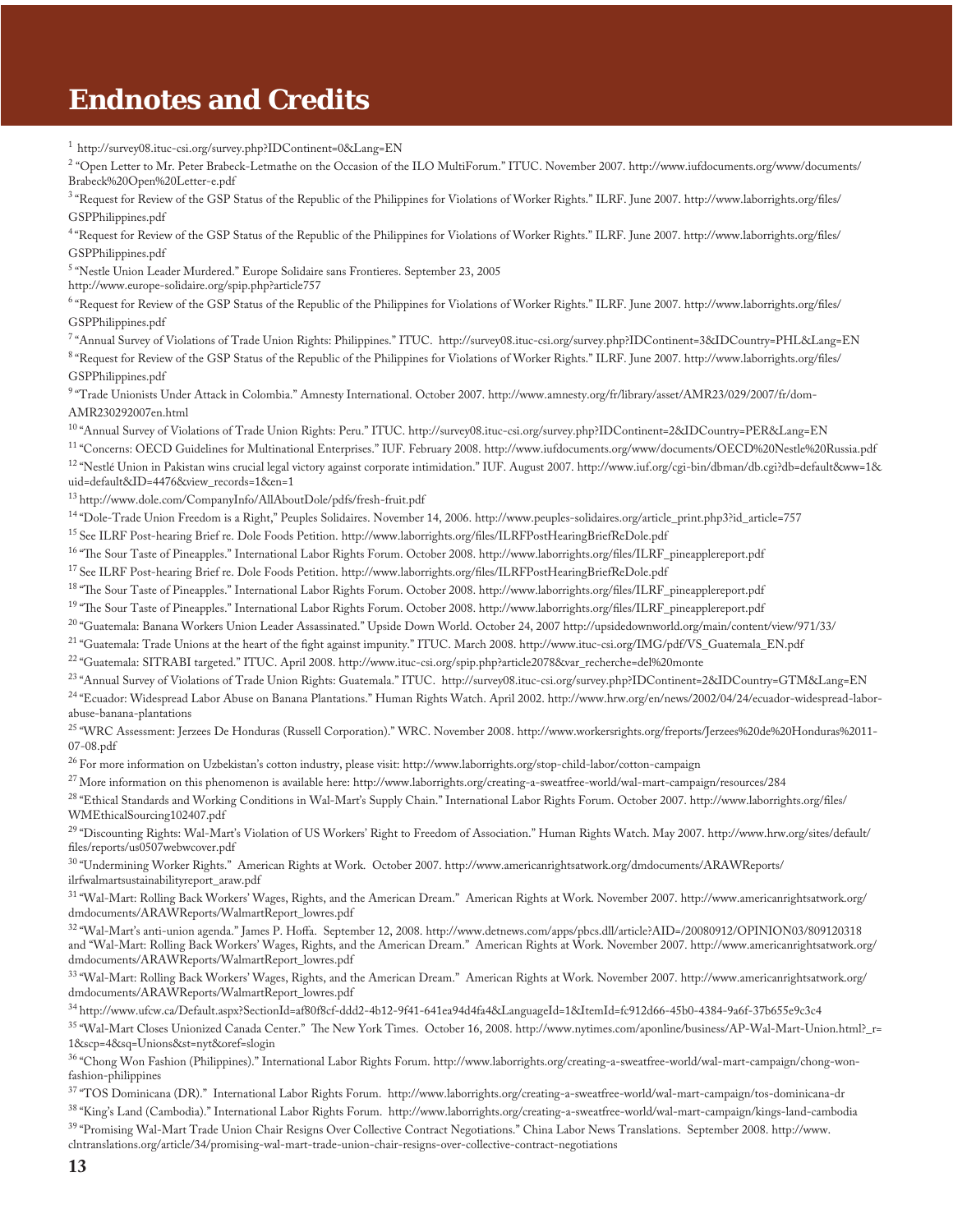Photo credits: All photos by ILRF, except pg. 3 by Andrew Kohan

Layout by Hanh Nguyen

Special thanks to ILRF intern Meaghan Fortune for her hard work on this report.

International Labor Rights Forum (ILRF) is an advocacy organization dedicated to achieving just and humane treatment for workers worldwide. ILRF serves a unique role among human rights organizations as advocates for and with working poor around the world. We believe that all workers have the right to a safe working environment where they are treated with dignity and respect, and where they can organize freely to defend and promote their rights and interests. We are committed to ending the problems of child labor, forced labor, and other abusive practices. We promote enforcement of labor rights internationally through public education and mobilization, research, litigation, legislation, and collaboration with labor, government and business groups.

ILRF's End Violence Against Trade Unions Campaign supports the efforts of workers to organize and bargain collectively. Throughout the world, labor activists are targets of repression for their organizing efforts. ILRF, in collaboration with unions and activist groups, campaigns to fight violence against trade union leaders globally. We participate in urgent actions to support unions, especially in cases focused on the most dangerous countries and companies for union organizing.